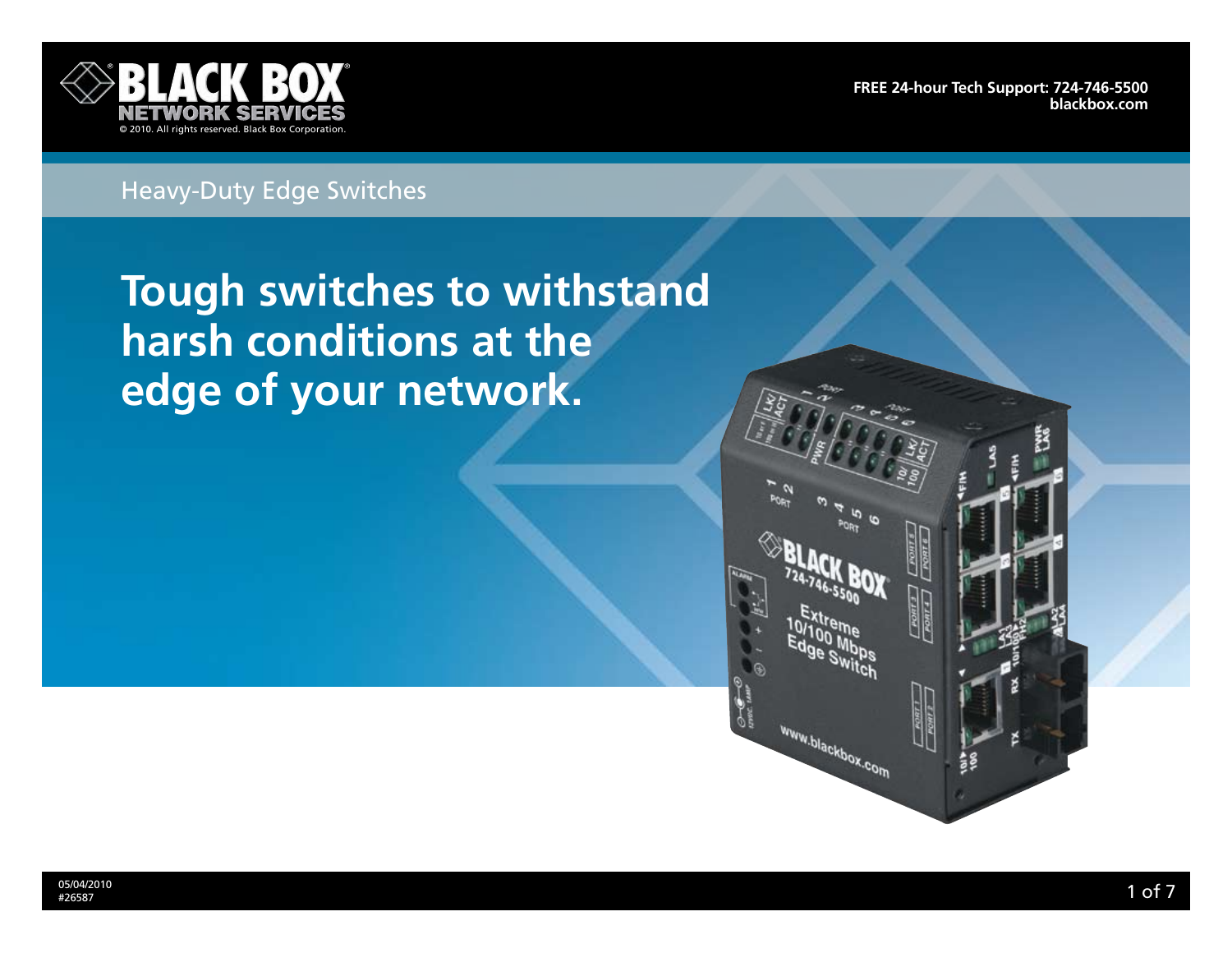# **Features**

- » Choose from versions for the office, the factory, even the outdoors.
- » Feature six ports to expand your network.
- » Many port types and power options available.
- » Power options for any application.
- » Support VLAN tagging and spanning tree passthrough.
- » Include Link-Loss-Learn (LLL) feature for fast network recovery.
- » Tough steel case.

# Daisychain switches for easy network extension.



# **OVERVIEW**

The Ethernet switches in your wiring closet or computer center enjoy a protected environment. The Ethernet switches at the edges of your network have to put up with the bumps, the dirt, the dampness, and the temperature fluctuations that happen out in the real world. This is where Heavy-Duty Edge Switches from Black Box come in.

Heavy-Duty Edge Switches are tough, 6-port Ethernet switches that enable you to expand your network into harsh environments such as factory floors or the outdoors. They're robust, easy to set up, and available with a vast array of interface, power, and durability options. In short, they're everything you're looking for in an edge switch.

# Built tough

All Heavy-Duty Edge Switches come in a sturdy steel case that withstands heavy use.

The switches come in three versions to adapt to nearly any environment. Because all three types work together seamlessly, you can use inexpensive Standard Heavy-Duty Edge Switches in protected office environments and choose the more robust Hardened or Extreme Heavy-Duty Edge Switches for harsh locations at your network's edge.

#### Standard Edge Switches

- For use in clean, temperature-controlled environments such as offices and wiring closets.
- Feature the same heavyweight metal case as our more robust models.

### Hardened Edge Switches

• For use in dusty or dirty environments—ideal for demanding industrial applications.

- Rated for a temperature range between -13 and +140°F  $(-25 \text{ and } +60^{\circ} \text{C})$ .
- The metal case acts as a heat sink so no internal airflow is needed for cooling.
- Sealed case resists contaminants such as dust, dirt, moisture, smoke, and insects.

## Extreme Edge Switches

- Robust units for outdoor use require protection only from direct rainfall or standing water.
- Ideal for applications such as traffic-signal control, or for sensors or surveillance cameras in outdoor plants.
- Rated for above-the-ceiling plenum installation.
- Rated for extreme temperature ranges of -40 to +167°F  $(-40 \text{ to } +75^{\circ}C)$ .
- Features a sealed case, which uses its own metal shell as a heat sink.

#### Multiple power options

- Standard models come with AC power adapters only, in a choice of 115 or 240 VAC.
- AC-powered Hardened and Extreme Switches feature robust 100- to 240-VAC power supplies.
- DC-powered Hardened and Extreme units have internal screw terminals for connecting DC power in addition to an AC power jack. Because these models have dual power connections, you can use them simultaneously with both your DC power supply and an AC power adapter (sold separately) to provide redundant power input.

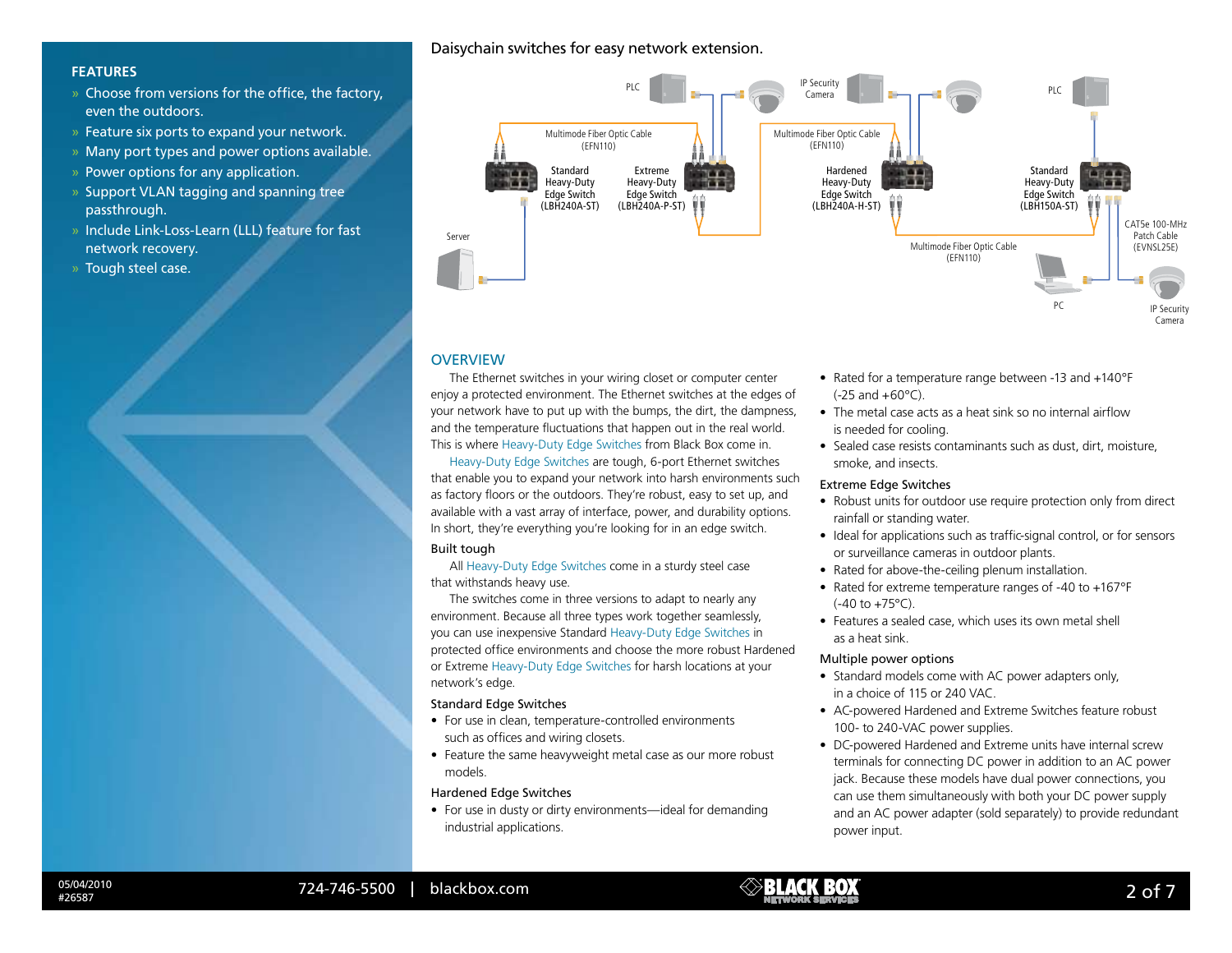#### Run the distance!

Choose switches with fiber links for long-distance fiber links through harsh environments.

Multimode models support up to 2 kilometers (1.2 miles) between switches. For longer distances, choose single-mode models for up to 20 kilometers (12.4 miles) or single-mode, long-distance models for an incredible 40 kilometers(24.8 miles) between links.

Heavy-Duty Edge Switches can be daisychained together indefinitely, making them ideal for applications such as traffic signals where a great many switches are needed over a long distance.

# Easy to set up

Heavy-Duty Edge Switches are literally plug-and-play. All copper ports are autosensing for speed and duplex, adjusting to the connected device automatically. Plus, the UTP ports feature Auto-MDI/MDI-X, eliminating the need for crossover cables.

Each switch has two full sets of LED indicators: one set on the front for viewing convenience when the switch is DIN rail or wallmounted, and one set mounted in the end next to the media ports for easy viewing when units are in a rackmount tray.

Heavy-Duty Edge Switches feature nonblocking switching architecture with a 2K MAC address table. The 128K buffer memory makes it easy to interconnect 10-Mbps and 100-Mbps devices.

### Fast, redundant backup

Heavy-Duty Edge Switches feature Link-Loss-Learn (LLL) for fast network recovery when using the switches in a redundant application. In a normal network situation where you have primary link and a backup link, the network can take up to a few minutes to recover after the primary link goes down. This is because, when the link breaks, the switch uses its old MAC address table to try to send data to the disabled port.

However, if a link breaks with LLL in place, the switch senses the disconnect and instantly clears its MAC address table, forcing a new address table that includes the new link.

LLL works on both copper and fiber ports and be enabled or disabled at will.

#### Use them nearly anywhere

Heavy-Duty Edge Switches can be used as standalone switches, wallmounted, or DIN-rail mounted with special brackets. You an also rackmount up to eight units in the optional Rackmount Tray.

The switches each have two full sets of LED indicators: one set on the front for viewing and one set mounted next to the media ports, so you get a clear view of the LEDs from any angle.

#### Don't see it? Just ask.

If you require a port combination, power source, or mounting option not listed, contact our FREE Tech Support.

# **Tech SPec s**

Altitude — -200 to 50,000 ft. (-61 to 15,240 m) Distance (Maximum) — Multimode models: 2 km (1.2 mi.); Single-mode SC models: 20 km (12.4 mi.); Single-mode LC models: 15 km (9.3 mi.); Single-mode, long-distance SC models: 40 km (24.8 mi.) Enclosure — Steel Humidity — 5–95%, noncondensing Standards — IEEE 802.3, IEEE 802.3u, IEEE 802.1p/q Temperature Rating — All models: Storage: -40 to +185°F (-40 to +85°C); Standard models: Operating: +32 to +104°F (0 to +40°C); Hardened models: Long-term operating:  $-13$  to  $+140^{\circ}$ F ( $-25$  to  $+60^{\circ}$ C); Short-term operating: -40 to +185°F (-40 to +85°C); Cold start to -4°F (-20°C); Extreme models: Long-term operating: -40 to +167°F (-40 to +75°C); Short-term operating: -58 to +212°F (-50 to +100°C); Cold start to -40°F (-40°C) Indicators — LEDs: Per Unit: (2) Power; Per Port: (2) LK/ACT, 2) F/H; Per Copper Port: (2) 10/100  $Size - 3.6" H \times 3" W \times 1.7" D (9.1 \times 7.6 \times 4.3 \text{ cm})$ Weight — Switches: 0.8 lb. (0.4 kg); Standard and Hardened Power Supplies: 0.4 lb. (0.2 kg); Extreme Power Supplies: 0.5 lb. (0.2 kg)

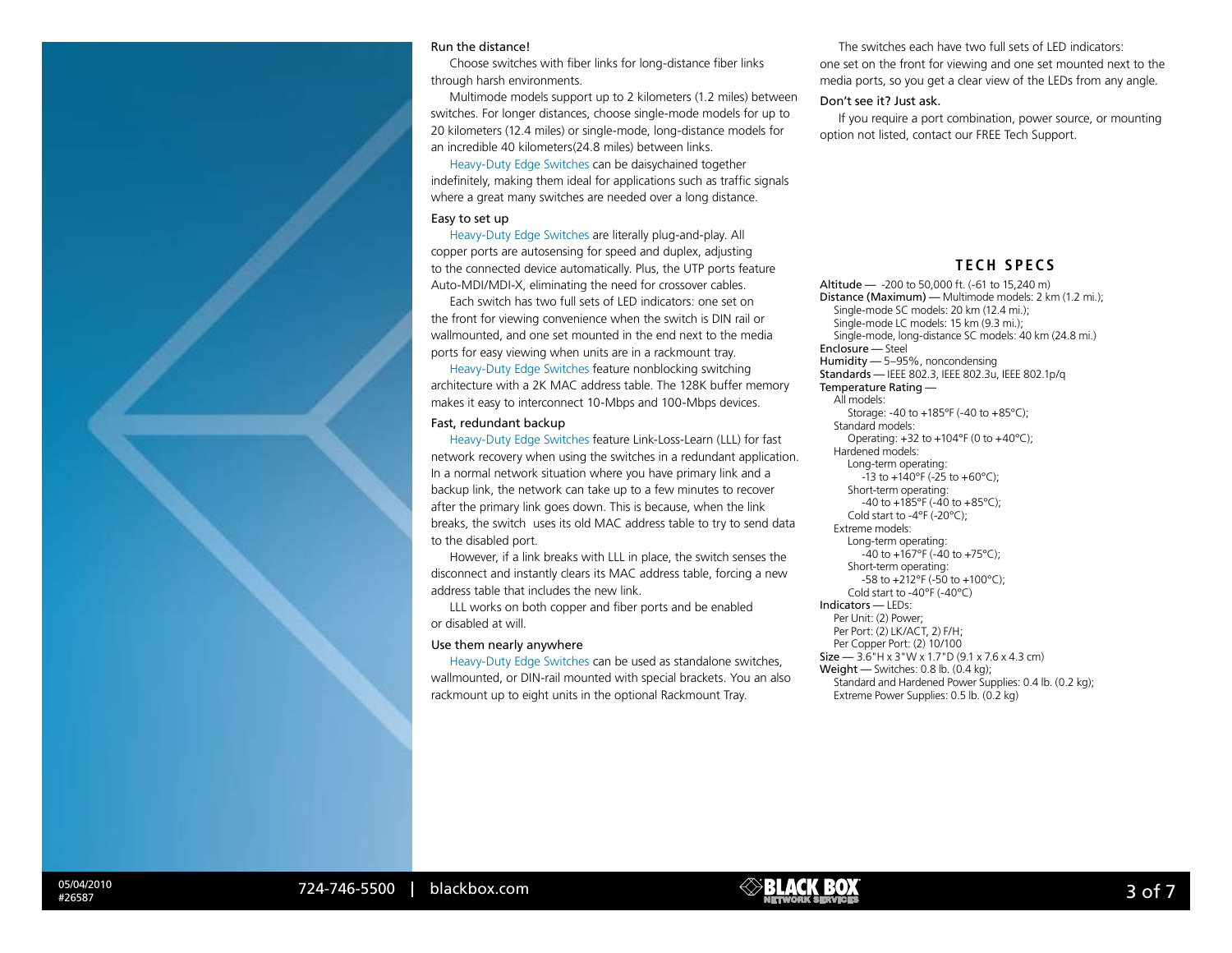# Buyer's Guide | 10-/100-Mbps Heavy-Duty Edge Switches, Standard: +32 to +104° F (0 to +40° C)

|                                            |                                                                   | (5) 10-/100 Mbps Copper and<br>(1) 100-Mbps Multimode Fiber Ports | (5) 10-/100 Mbps Copper and<br>(1) 100-Mbps Single-Mode Fiber Ports | $(6)$ 10-/100-Mbps<br><b>Copper Ports</b> |                  |          |
|--------------------------------------------|-------------------------------------------------------------------|-------------------------------------------------------------------|---------------------------------------------------------------------|-------------------------------------------|------------------|----------|
|                                            | SC.                                                               | <b>ST</b>                                                         | SC.                                                                 | LC                                        | Long-Distance/SC |          |
| 115 VAC, 60 Hz                             | LBH150A-SC                                                        | LBH150A-ST                                                        | LBH150A-SSC                                                         |                                           | LBH150A-SSCL     | LBH600A  |
| 230 VAC, 50 Hz<br>w/IEC power connector    | LBH150AE-SC                                                       | LBH150AE-ST                                                       | LBH150AE-SSC                                                        | LBH150AE-SLC                              |                  | LBH600AE |
|                                            | (4) 10-/100 Mbps Copper and<br>(2) 100-Mbps Multimode Fiber Ports |                                                                   | (4) 10-/100 Mbps Copper and<br>(2) 100-Mbps Single-Mode Fiber Ports |                                           |                  |          |
|                                            | SC.                                                               | <b>ST</b>                                                         | SC.                                                                 | LC                                        | Long-Distance/SC |          |
| 115 VAC, 60 Hz                             | LBH240A-SC                                                        | LBH240A-ST                                                        | LBH240A-SSC                                                         |                                           | LBH240A-SSCL     |          |
| <b>VAC, 50 Hz</b><br>w/IEC power connector | LBH240AE-SC                                                       | LBH240AE-ST                                                       | LBH240AE-SSC                                                        |                                           |                  |          |



*LBH150A-P-SC*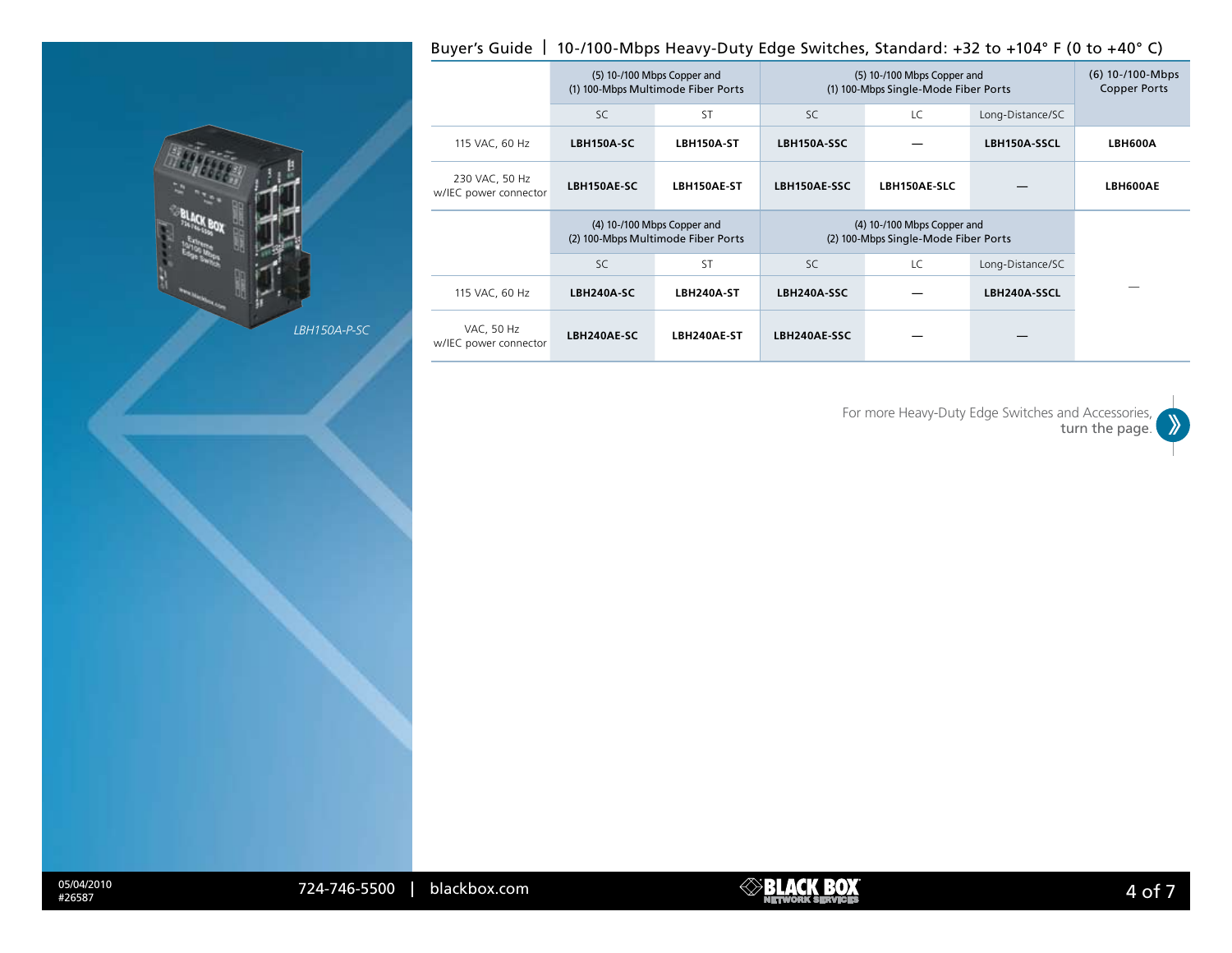

# 10-/100-Mbps Heavy-Duty Edge Switches, Hardened: -13 to +140° F (-25 to +60° C)

|                                               | (5) 10-/100 Mbps Copper and<br>(1) 100-Mbps Multimode Fiber Ports |                                 |                      | (5) 10-/100 Mbps Copper and<br>(1) 100-Mbps Single-Mode Fiber Ports |                                                                     |                | $(6)$ 10-/100-<br><b>Mbps Copper</b><br>Ports |
|-----------------------------------------------|-------------------------------------------------------------------|---------------------------------|----------------------|---------------------------------------------------------------------|---------------------------------------------------------------------|----------------|-----------------------------------------------|
|                                               | <b>SC</b>                                                         | <b>ST</b>                       | MT-RJ                | <b>SC</b>                                                           | Long-Distance/SC                                                    | LC             |                                               |
| 115 VAC,<br>60 Hz                             | LBH150A-H-SC                                                      | LBH150A-H-ST                    | LBH150A-H-MT         | LBH150A-H-SSC                                                       | LBH150A-H-SSCL                                                      |                | <b>LBH600A-H</b>                              |
| 230 VAC,<br>50 Hz<br>w/IEC power<br>connector | LBH150AE-H-SC                                                     | LBH150AE-H-ST                   |                      | LBH150AE-H-SSC                                                      |                                                                     | LBH150AE-H-SLC | LBH600AE-H                                    |
| 12 VDC                                        |                                                                   | LBH150A-H-SC-12 LBH150A-H-ST-12 |                      | LBH150A-H-<br><b>SSC-12</b>                                         |                                                                     |                | LBH600A-H-12                                  |
| 24 VDC                                        | <b>LBH150A-H-</b><br><b>SC-24</b>                                 | LBH150A-H-ST-24                 |                      | LBH150A-H-<br><b>SSC-24</b>                                         |                                                                     |                | LBH600A-H-24                                  |
| 24 VDC.<br>DIN rail                           | LBH150A-HD-<br><b>SC 24</b>                                       | LBH150A-HD-<br>ST-24            | LBH150A-HD-<br>MT-24 | LBH150A-HD-<br><b>SSC-24</b>                                        |                                                                     |                | LBH600A-HD-24                                 |
| 48 VDC                                        | LBH150A-H-<br>$SC-48$                                             | <b>LBH150A-H-</b><br>ST-48      |                      |                                                                     |                                                                     |                | LBH600A-H-48                                  |
|                                               | (4) 10-/100 Mbps Copper and<br>(2) 100-Mbps Multimode Fiber Ports |                                 |                      |                                                                     | (4) 10-/100 Mbps Copper and<br>(2) 100-Mbps Single-Mode Fiber Ports |                |                                               |
|                                               | SC                                                                | ST                              | MT-RJ                | SC                                                                  | Long-Distance/SC                                                    |                |                                               |
| 115 VAC,<br>60 Hz                             | LBH240A-H-SC                                                      | LBH240A-H-ST                    | LBH240A-H-MT         | LBH240A-H-SSC                                                       | LBH240A-H-SSCL                                                      |                |                                               |
| 230 VAC,<br>50 Hz<br>w/IEC power<br>connector | LBH240AE-H-SC                                                     | LBH240AE-H-ST                   |                      | LBH240AE-H-SSC                                                      |                                                                     |                |                                               |
| 12 VDC                                        | LBH240A-H-<br>$SC-12$                                             | LBH240A-H-ST-12                 |                      | LBH240A-H-<br><b>SSC-12</b>                                         |                                                                     |                |                                               |
| 24 VDC                                        | LBH240A-H-<br>SC-24                                               | LBH240A-H-<br>ST-24             |                      | LBH240A-H-<br><b>SSC-24</b>                                         |                                                                     |                |                                               |
| 24 VDC,<br>DIN rail                           | LBH240A-HD-<br><b>SC-24</b>                                       | LBH240A-HD-<br>ST-24            | LBH240A-HD-<br>MT-24 | LBH240A-HD-<br><b>SSC-24</b>                                        |                                                                     |                |                                               |
|                                               |                                                                   |                                 |                      |                                                                     |                                                                     |                |                                               |

For more Heavy-Duty Edge Switches and Accessories,  $\gg$ turn the page.

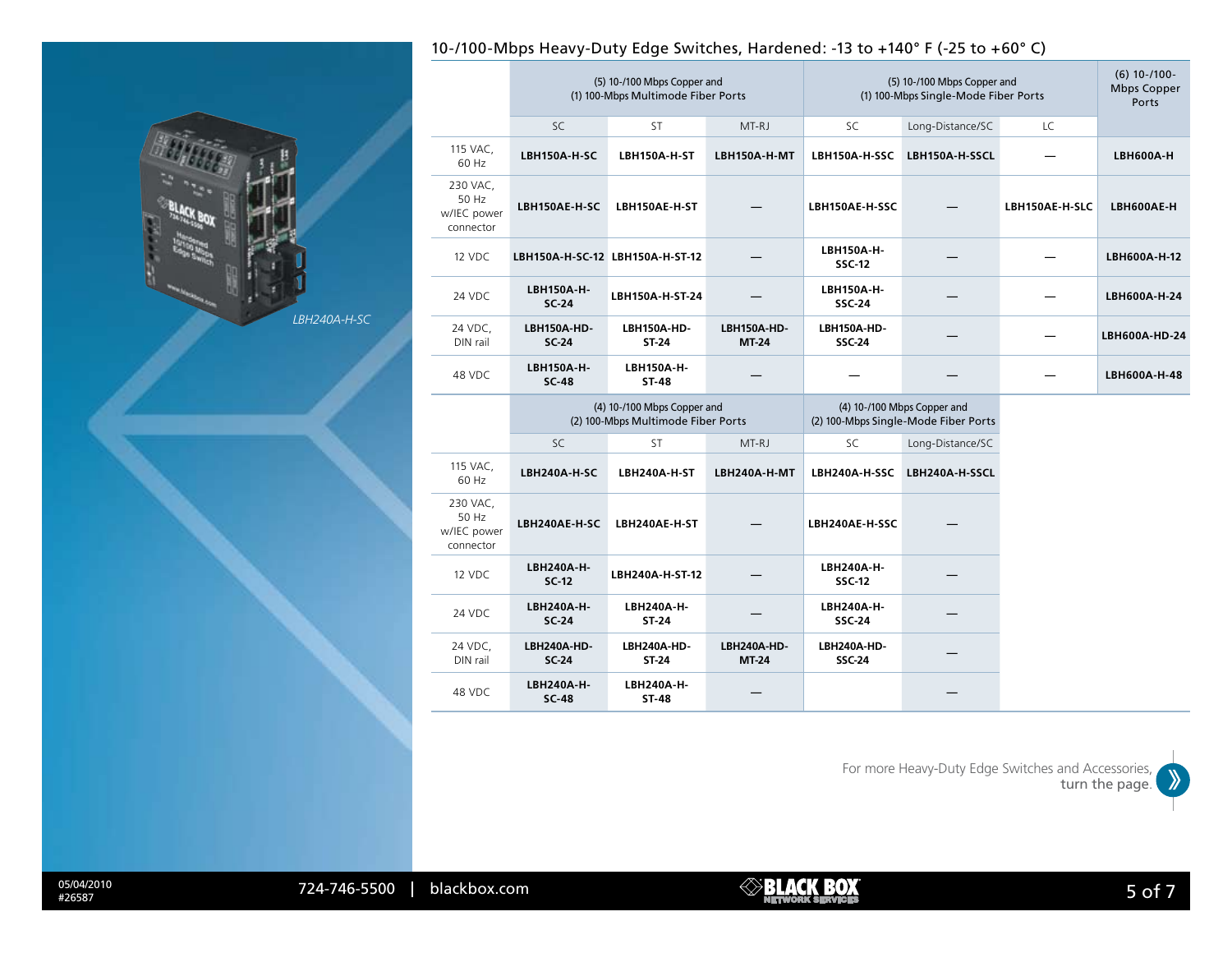# 10-/100-Mbps Heavy-Duty Edge Switches, Extreme: -40 to +167° F (-40 to +75° C)

| RX<br>10/100 | <b>TEST</b>        |
|--------------|--------------------|
| <b>RX</b>    | LAS<br><b>CFIN</b> |
|              |                    |

*LBH240A-P-ST*

|                                               | (5) 10-/100 Mbps Copper and<br>(1) 100-Mbps Multimode Fiber Ports |                       |              | (5) 10-/100 Mbps Copper and<br>(1) 100-Mbps Single-Mode Fiber Ports |                              |                             | $(6)$ 10-/100-<br><b>Mbps Copper</b><br>Ports |
|-----------------------------------------------|-------------------------------------------------------------------|-----------------------|--------------|---------------------------------------------------------------------|------------------------------|-----------------------------|-----------------------------------------------|
|                                               | SC                                                                | <b>ST</b>             | MT-RJ        | SC                                                                  | Long Distance/SC             | <b>LC</b>                   |                                               |
| 115 VAC,<br>60 Hz                             | LBH150A-P-SC                                                      | LBH150A-P-ST          | LBH150A-P-MT | LBH150A-P-SSC                                                       |                              | LBH150A-P-SLC               | <b>LBH600A-P</b>                              |
| 230 VAC,<br>50 Hz<br>w/IEC power<br>connector | LBH150AE-P-SC                                                     | LBH150AE-P-ST         |              | LBH150AE-P-SSC                                                      |                              |                             | LBH600AE-P                                    |
| 12 VDC                                        | LBH150A-P-<br>$SC-12$                                             | LBH150A-P-<br>ST-12   |              | LBH150A-P-<br><b>SSC-12</b>                                         |                              |                             | LBH600A-P-12                                  |
| 24 VDC                                        | <b>LBH150A-P-</b><br><b>SC-24</b>                                 |                       |              | LBH150A-P-<br><b>SSC 24</b>                                         | LBH150A-P-<br><b>SSCL-24</b> |                             | LBH600A-P-24                                  |
| 24 VDC,<br>DIN rail                           | LBH150A-PD-<br><b>SC 24</b>                                       | LBH150A-PD-<br>ST-24  |              |                                                                     |                              |                             | <b>LBH600A-</b><br><b>PD-24</b>               |
|                                               | (4) 10-/100 Mbps Copper and<br>(2) 100-Mbps Multimode Fiber Ports |                       |              | (4) 10-/100 Mbps Copper and<br>(2) 100-Mbps Single-Mode Fiber Ports |                              |                             |                                               |
|                                               | SC                                                                | <b>ST</b>             | MT-RJ        | SC                                                                  |                              | LC                          |                                               |
| 115 VAC,<br>60 Hz                             | LBH240A-P-SC                                                      | LBH240A-P-ST          |              | LBH240A-P-SSC                                                       |                              | LBH240A-P-SLC               |                                               |
| 230 VAC,<br>50 Hz<br>w/IEC power<br>connector | LBH240AE-P-SC                                                     | LBH240AE-P-ST         |              | LBH240AE-P-SSC                                                      |                              |                             |                                               |
| 12 VDC                                        | LBH240A-P-<br>$SC-12$                                             | LBH240A-P-<br>ST-12   |              | LBH240A-P-<br><b>SSC-12</b>                                         |                              | LBH240A-P-<br><b>SLC-12</b> |                                               |
| 24 VDC                                        | LBH240A-P-<br>SC-24                                               | LBH240A-P-<br>ST-24   |              | LBH240A-P-<br><b>SSC-24</b>                                         |                              |                             |                                               |
| 24 VDC,<br>DIN rail                           |                                                                   | LBH240A-PD-<br>$ST-2$ |              | LBH240A-PD-<br>SSC-2                                                |                              |                             |                                               |

For Accessories, turn the page.